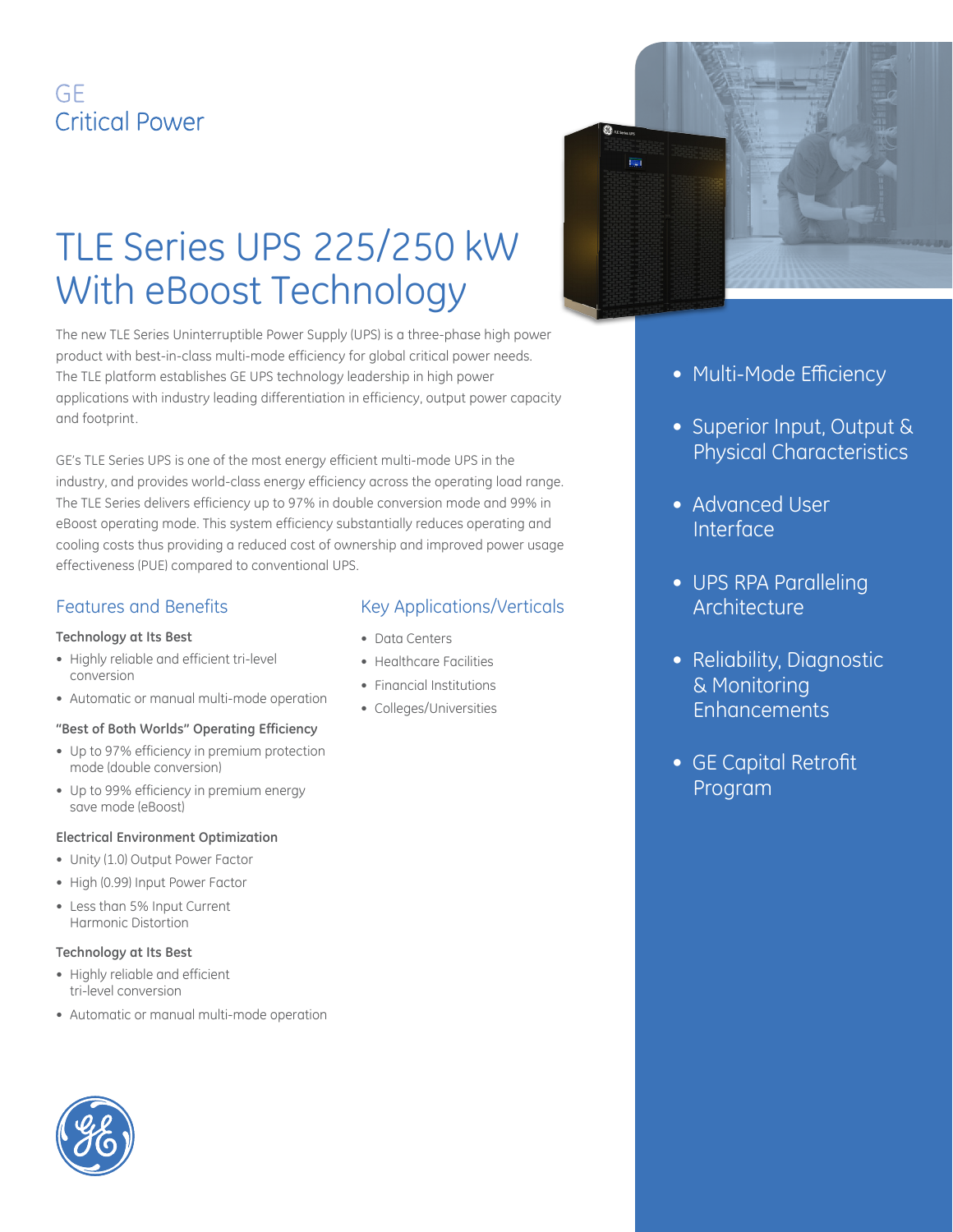| <b>GENERAL DATA</b>                                                                                                                   |                                                                                             |                                              |                     |                     |                     |
|---------------------------------------------------------------------------------------------------------------------------------------|---------------------------------------------------------------------------------------------|----------------------------------------------|---------------------|---------------------|---------------------|
| Topology                                                                                                                              |                                                                                             | True double conversion (VFI) Transformerless |                     |                     |                     |
| Nominal output power at $pf = 1.0$                                                                                                    |                                                                                             | 225kVA (225 kW) / 250kVA (250 kW)            |                     |                     |                     |
| System Efficiency in Double Conversion operating mode<br>@1.0 PF lagging load, nominal voltage/frequency, energy storage disconnected |                                                                                             | 25% load                                     | 50% load            | 75% load            | 100% load           |
| 225kW                                                                                                                                 |                                                                                             | 95.1%                                        | 96.6%               | 96.6%               | 96.5%               |
| 250kW                                                                                                                                 |                                                                                             | 95.6%                                        | 96.7%               | 96.5%               | 96.4%               |
| System Efficiency in eBoost Operating mode<br>@1.0 PF load, nominal voltage/frequency, energy storage disconnected                    |                                                                                             | 25% load                                     | 50% load            | 75% load            | 100% load           |
| 225kW                                                                                                                                 |                                                                                             | 97.6%                                        | 98.6%               | 98.8%               | 98.8%               |
| 250kW                                                                                                                                 |                                                                                             | 97.7%                                        | 98.7%               | 98.9%               | 98.9%               |
| Heat rejection in Double Conversion operating mode<br>@1.0 PF load, nominal voltage/frequency, energy storage disconnected            |                                                                                             | 25% load                                     | 50% load            | 75% load            | 100% load           |
|                                                                                                                                       | BTU/hr                                                                                      | 9889                                         | 13511               | 20266               | 27845               |
| 225kW                                                                                                                                 | kW                                                                                          | 2.9                                          | 4.0                 | 5.9                 | 8.2                 |
| 250kW                                                                                                                                 | BTU/hr                                                                                      | 9815                                         | 14555               | 23204               | 31856               |
|                                                                                                                                       | kW                                                                                          | 2.9                                          | 4.3                 | 6.8                 | 9.3                 |
| Heat rejection in eBoost operating mode<br>@1.0 PF load, nominal voltage/frequency, energy storage disconnected                       |                                                                                             | 25% load                                     | 50% load            | 75% load            | 100% load           |
| 225kW                                                                                                                                 | BTU/hr                                                                                      | 4720                                         | 5450                | 6994                | 9325                |
|                                                                                                                                       | kW                                                                                          | 1.4                                          | 1.6                 | 2.0                 | 2.7                 |
| 250kW                                                                                                                                 | BTU/hr                                                                                      | 5020                                         | 5618                | 7116                | 9488                |
|                                                                                                                                       | kW                                                                                          | 1.5                                          | 1.6                 | 2.1                 | 2.8                 |
| Max Cooling Air (77°F - 86°F / 25°C - 30°C) (225/250kVA)                                                                              |                                                                                             |                                              |                     |                     |                     |
|                                                                                                                                       |                                                                                             |                                              |                     |                     |                     |
| Audible noise level (at 5 ft./1.52Mts)                                                                                                |                                                                                             |                                              |                     |                     |                     |
| Double Conversion Mode                                                                                                                | 75 dB(A)                                                                                    |                                              |                     |                     |                     |
| eBoost Mode                                                                                                                           | 65 dB(A)                                                                                    |                                              |                     |                     |                     |
| Operating temperature range                                                                                                           |                                                                                             |                                              |                     |                     |                     |
| UPS                                                                                                                                   | 32°F - 104°F (0°C - 40°C)                                                                   |                                              |                     |                     |                     |
| <b>Battery</b>                                                                                                                        | 68°F - 77°F (20°C - 25°C)<br>(Note: Higher temperatures shorten battery life)               |                                              |                     |                     |                     |
| Storage temperature range                                                                                                             |                                                                                             |                                              |                     |                     |                     |
| <b>UPS</b>                                                                                                                            | 5°F - 122°F (-15°C to +50°C)                                                                |                                              |                     |                     |                     |
| <b>Battery</b>                                                                                                                        | 32°F - 104°F (0°C - 40°C)                                                                   |                                              |                     |                     |                     |
| (VRLA)                                                                                                                                | Storage time is 3 months at 77°F (25°C)<br>(Note: Higher temperatures shorten battery life) |                                              |                     |                     |                     |
| Relative Humidity                                                                                                                     | 0-95%, non-condensing                                                                       |                                              |                     |                     |                     |
|                                                                                                                                       | ft $(M)$                                                                                    | 3281 / 1000 (no derating)                    |                     |                     |                     |
| Maximum Altitude                                                                                                                      | ft $(M)$                                                                                    | 4921ft<br>(1500Mts)                          | 6562ft<br>(2000Mts) | 8202ft<br>(2500Mts) | 9843ft<br>(2500Mts) |
|                                                                                                                                       | Derating                                                                                    | $-2.5%$                                      | $-5.0\%$            | $-7.5%$             | $-10.0\%$           |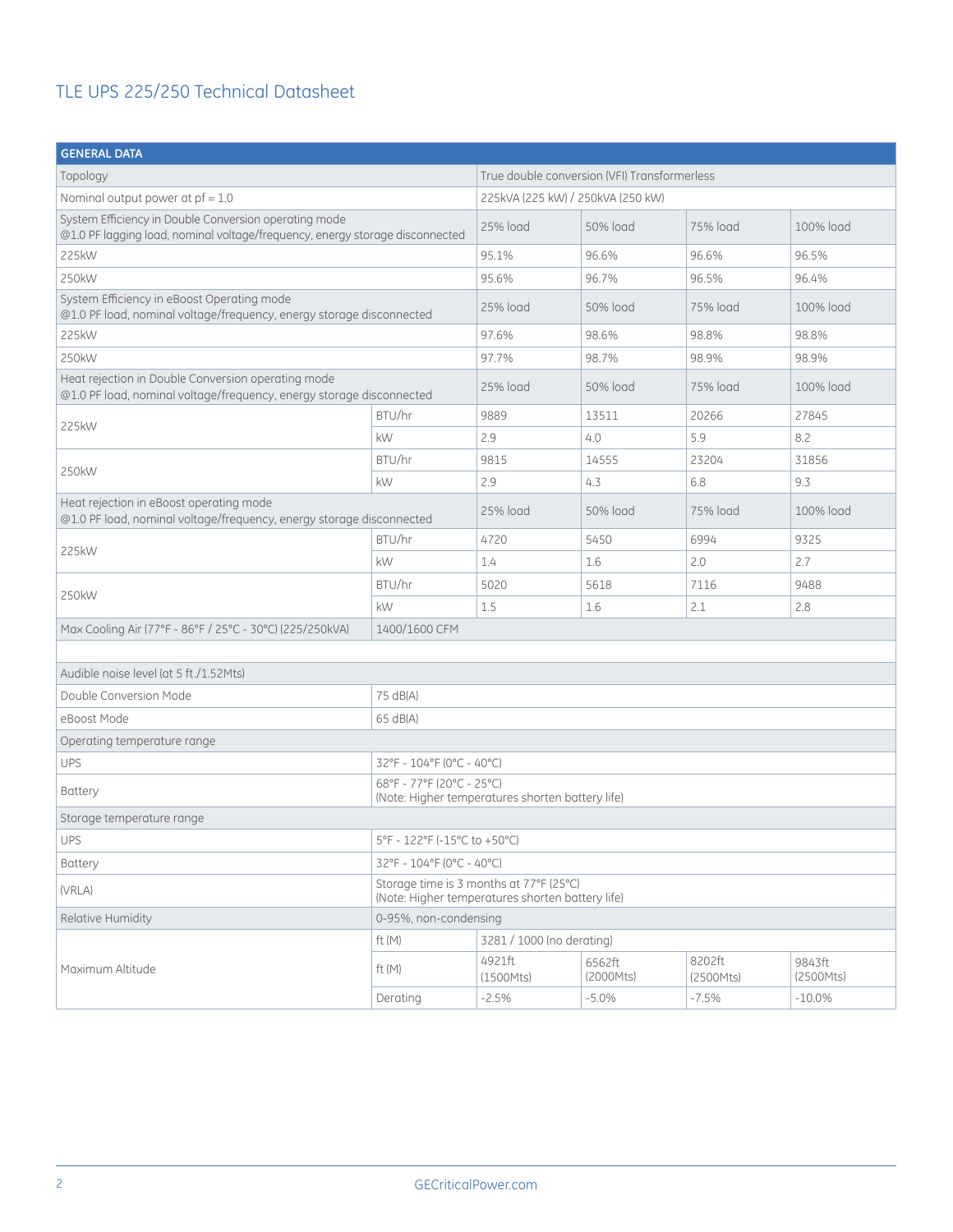| TECHNICAL DATA SHEET - 225 / 250 kW UL LISTED |                                                                     |                                                                                                  |            |  |
|-----------------------------------------------|---------------------------------------------------------------------|--------------------------------------------------------------------------------------------------|------------|--|
| Enclosure                                     |                                                                     |                                                                                                  |            |  |
| Type                                          | Indoor (IP20) and NEMA PE 1                                         |                                                                                                  |            |  |
| Safety                                        | Internal dead front construction                                    |                                                                                                  |            |  |
| Cooling                                       | Forced Air                                                          |                                                                                                  |            |  |
| Color                                         | <b>Black (RAL 9005)</b>                                             |                                                                                                  |            |  |
| Installation                                  |                                                                     |                                                                                                  |            |  |
| Rigging                                       | Suitable for handling by forklift                                   |                                                                                                  |            |  |
| Mounting                                      | Floor mounting holes provided                                       |                                                                                                  |            |  |
| Installation and maintenance access           | Front access required for normal maintenance                        |                                                                                                  |            |  |
| Conduit Entry                                 | Top and Bottom standard                                             |                                                                                                  |            |  |
| Standards                                     | ETL Listed to UL 1778, ANSI C62.41b                                 |                                                                                                  |            |  |
| Electrostatic discharge immunity              | 4kV contact / 8kV air discharge                                     |                                                                                                  |            |  |
| Configuration                                 |                                                                     |                                                                                                  |            |  |
| Standard                                      | Stand-alone                                                         |                                                                                                  |            |  |
| Optional                                      | redundancy or capacity                                              | Redundant Parallel Architecture (RPA) - up to 6 modules may be paralleled in any combination for |            |  |
| Fault current rating                          | UPS is designed for installation in an electrical system up to 65kA |                                                                                                  |            |  |
|                                               |                                                                     |                                                                                                  |            |  |
| <b>RECTIFIER</b>                              |                                                                     |                                                                                                  |            |  |
| Configuration                                 | Three phases rectifier bridge with three level IGBT technology      |                                                                                                  |            |  |
| Input                                         |                                                                     |                                                                                                  |            |  |
| Voltage                                       | 480VAC, 3-phase, 4 wire + ground<br>OR 3 wire + ground              |                                                                                                  |            |  |
|                                               | (+/- 15% without battery discharge)                                 |                                                                                                  |            |  |
| Frequency                                     | 60Hz, +/-10% (54-66Hz)                                              |                                                                                                  |            |  |
| <b>Harmonic Current Distortion</b>            | < 5%                                                                |                                                                                                  |            |  |
| Power Factor (Typical)                        | 0.99 lagging                                                        |                                                                                                  |            |  |
| Inrush current                                | Limited by soft-start circuit                                       |                                                                                                  |            |  |
| Power walk-in                                 | 30 seconds (Adjustable)                                             |                                                                                                  |            |  |
| Output Voltage Tolerance                      | $+/-1%$                                                             |                                                                                                  |            |  |
| DC ripple voltage                             | $+/-1\%$                                                            |                                                                                                  |            |  |
| DC ripple current                             | Max. 5% of battery capacity expressed in amps                       |                                                                                                  |            |  |
| <b>UPS RATING vs. CURRENT LIMITS</b>          |                                                                     | 225 kVA/kW                                                                                       | 250 kVA/kW |  |
| Nominal input (100% load)                     | Current[A]:                                                         | 283.5                                                                                            | 315.0      |  |
| (1.0 PF load, fully chrg'd bat.)              | kVA                                                                 | 235.7                                                                                            | 261.9      |  |
|                                               | $\mathsf{k}\mathsf{W}$                                              | 233.3                                                                                            | 259.2      |  |
| Maximum input (100% load)                     | Current[A]:                                                         | 310.2                                                                                            | 341.7      |  |
| (1.0 PF load, max. chrg current)              | kVA                                                                 | 257.9                                                                                            | 284.1      |  |
|                                               | $\mathsf{k}\mathsf{W}$                                              | 255.3                                                                                            | 281.2      |  |
| Max. charge current                           | A:                                                                  | 45                                                                                               | 45         |  |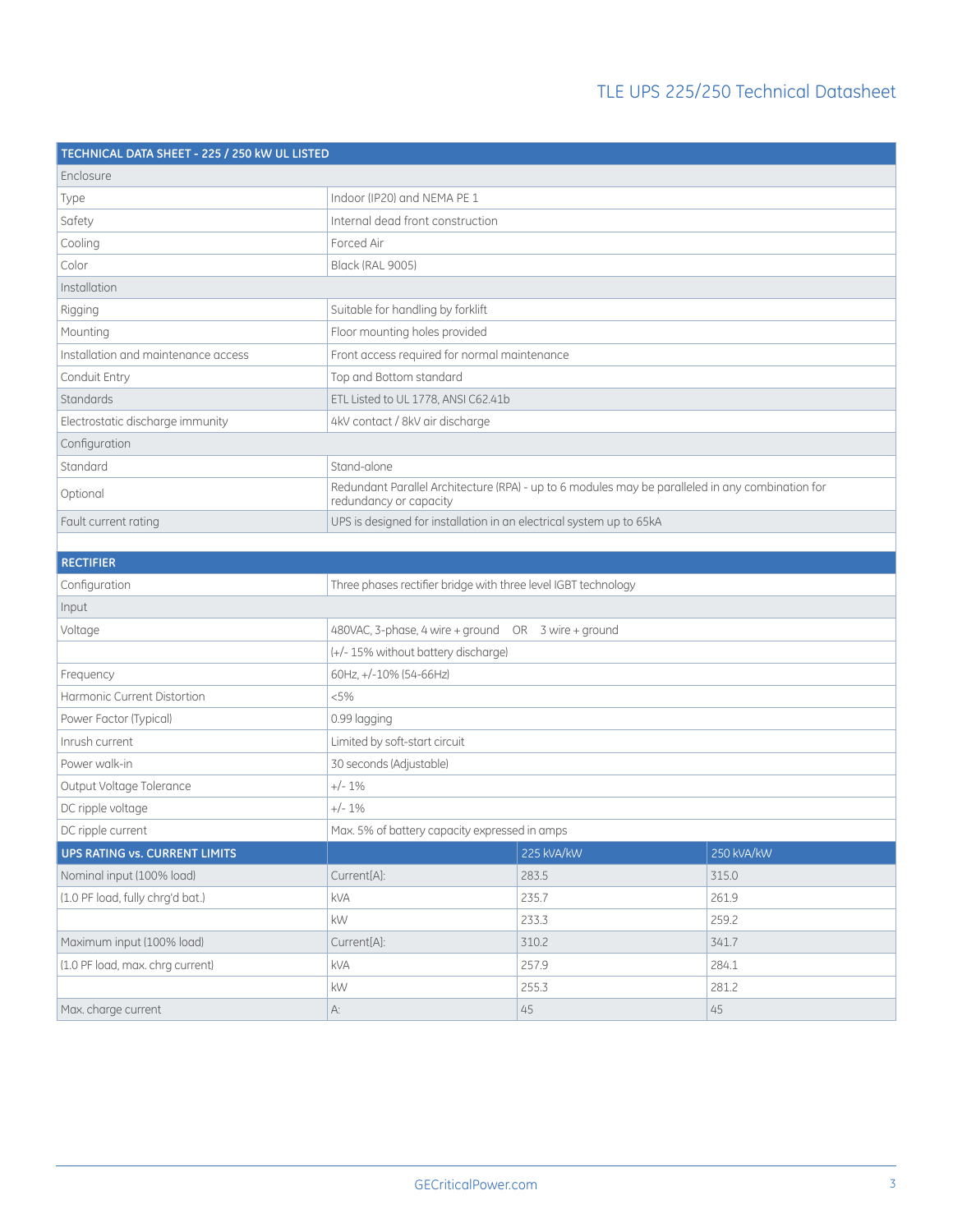| <b>BATTERY</b>                         |                                                                    |            |            |  |
|----------------------------------------|--------------------------------------------------------------------|------------|------------|--|
| <b>Battery compatibility</b>           | Lead-acid or NiCd, VRLA or flooded                                 |            |            |  |
| Number of cells                        | 240 (lead-acid)                                                    |            |            |  |
| Float voltage at 68°F (20°C)           | 540VDC                                                             |            |            |  |
| Minimum discharge voltage              | 396VDC (adjustable)                                                |            |            |  |
| Recharge time                          | 10 times the discharge time                                        |            |            |  |
| Battery ground fault detection         | Standard                                                           |            |            |  |
| Automatic and manual battery test      | Standard                                                           |            |            |  |
| <b>UPS RATING</b>                      |                                                                    | 225 kVA/kW | 250 kVA/kW |  |
| @100% load, 1.0 PF                     | kWB:                                                               | 234        | 260        |  |
| Maximum Discharge Current (1.65V cell) | A:                                                                 | 592        | 658        |  |
| <b>INVERTER</b>                        |                                                                    |            |            |  |
| Nominal output voltage                 | 480VAC, 3-phase, 4 wire + ground OR 3 wire + ground                |            |            |  |
| Inverter bridge                        | Three phases inverter bridge with three level IGBT technology IGBT |            |            |  |
| Output waveform                        | True sine wave                                                     |            |            |  |
| Output voltage tolerance               |                                                                    |            |            |  |
| <b>Static</b>                          | $+/-1%$                                                            |            |            |  |
| Load step 0% - 100% - 0%               | $+/-$ 3%, recovering to within $+/-$ 1% in 1 cycle                 |            |            |  |
| Load step 0% - 50% - 0%                | +/-2%, recovering to within +/- 1% in 1 cycle                      |            |            |  |
| 100% unbalanced load (Ph-N)            | $+/- 3%$                                                           |            |            |  |
| Output voltage distortion              |                                                                    |            |            |  |
| 100% linear load                       | 3% THD maximum                                                     |            |            |  |
| 100% non-linear load (per IEC 62040)   | 5% THD maximum                                                     |            |            |  |
| Crest factor capability                | < 3:1                                                              |            |            |  |
| Output neutral rating                  | 200%                                                               |            |            |  |
| Phase displacement                     |                                                                    |            |            |  |
| 100% balanced load                     | $120^{\circ}$ +/- 1%                                               |            |            |  |
| 100% unbalanced load                   | $120^{\circ}$ +/-2%                                                |            |            |  |
| Output frequency                       |                                                                    |            |            |  |
| Free running                           | 60Hz, $+/- 0.1\%$                                                  |            |            |  |
| Synchronized with utility              | $+/- 4\%$ (adjustable from 57.6Hz to 62.4Hz)                       |            |            |  |
| Overload capability (on inverter)      | 125% at 1.0 PF for 1 minutes                                       |            |            |  |
|                                        | 150% at 1.0 PF for 30 seconds                                      |            |            |  |
| Short circuit capability (on inverter) | 220% for 100 ms, electronically limited                            |            |            |  |
| <b>UPS RATING</b>                      | (kW)<br>225 kVA/kW<br>250 kVA/KW                                   |            |            |  |
| Maximum Output Current @ 1.0 pf        | A                                                                  | 270.6      | 300.7      |  |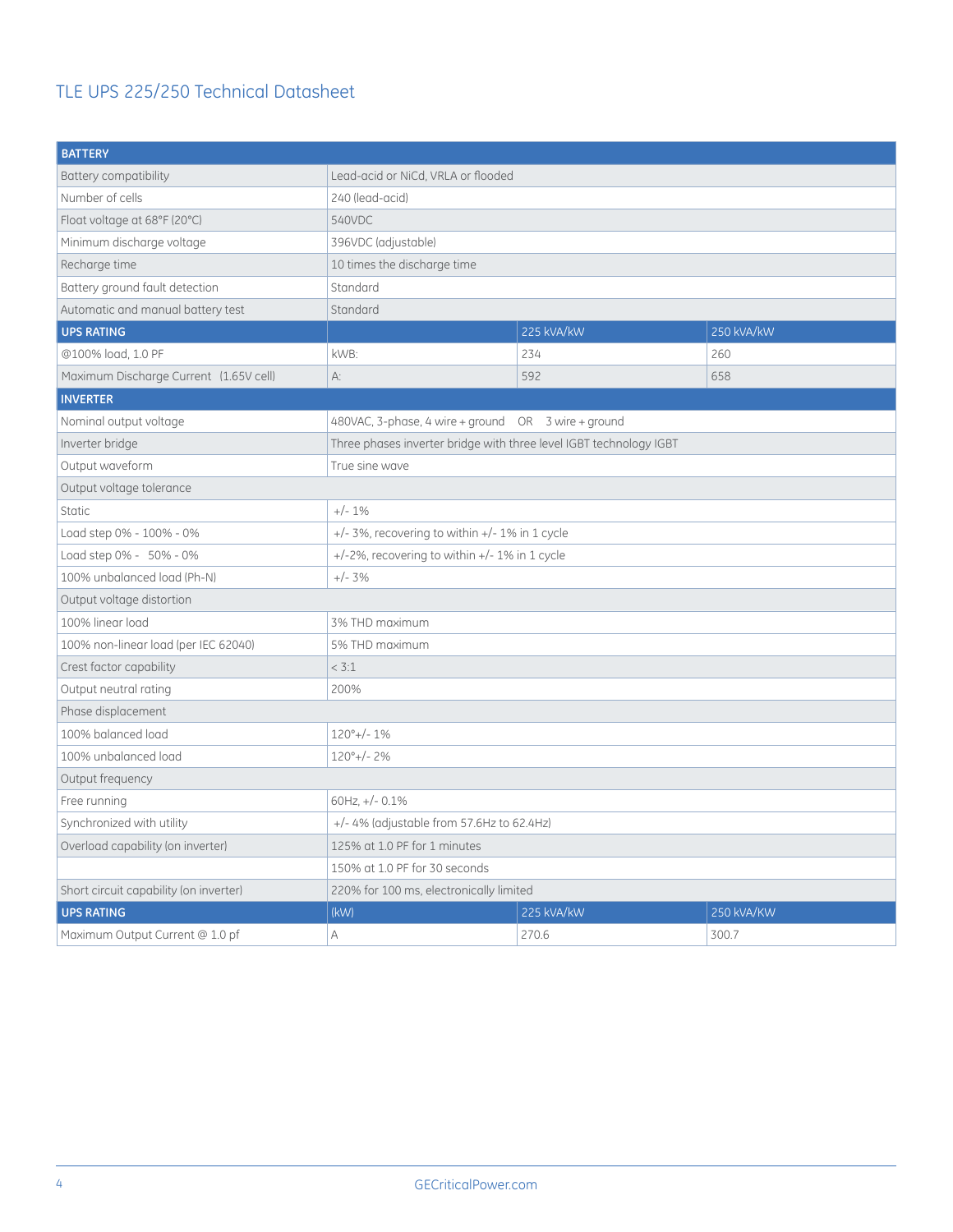| <b>STATIC BYPASS</b>                  |                                                                                            |                    |  |  |
|---------------------------------------|--------------------------------------------------------------------------------------------|--------------------|--|--|
| Input configuration                   | Single input (standard) or dual input (optional)                                           |                    |  |  |
| Primary components                    | Fully rated continuous duty static switch                                                  |                    |  |  |
|                                       | Back feed protection + Semiconductor fuse for clearing fault currents                      |                    |  |  |
| <b>Transfer limits</b>                | +/- 10% of nominal output voltage (adjustable)                                             |                    |  |  |
| Overload capability (on bypass)       | 110% continuous                                                                            |                    |  |  |
|                                       | 150% for 1 minute                                                                          |                    |  |  |
| Short circuit capability (on bypass)  | 1000% for 1/2 cycle (non-repetitive)                                                       |                    |  |  |
| eBoost™ OPERATING MODE                |                                                                                            |                    |  |  |
| Input wiring configuration            | 480VAC, 3-phase, 4 wire + ground    OR    3 wire + ground                                  |                    |  |  |
| Output waveform                       | Continuously monitored                                                                     |                    |  |  |
| Transfer time to Inverter             | <2ms (typical)                                                                             |                    |  |  |
| <b>Transfer limits</b>                |                                                                                            |                    |  |  |
| Steady-state RMS tolerance            | +/-20 Vrms (adjustable)                                                                    |                    |  |  |
| Instantaneous voltage distortion      | Magnitude                                                                                  | $+/-75Vp$          |  |  |
| (with respective to Normal Sine wave) | Duration                                                                                   | 500µs (adjustable) |  |  |
| Steady-state frequency tolerance      | $+/-3$ Hz                                                                                  |                    |  |  |
| Instantaneous phase shift             | 0.15 radians (8.5 Deg)                                                                     |                    |  |  |
| <b>EXTERNAL INTERFACE</b>             |                                                                                            |                    |  |  |
| Alarm contacts (voltage-free)         |                                                                                            |                    |  |  |
| Standard                              | 6 user defined contacts (form 'C') (1A / 24V DC)                                           |                    |  |  |
| Optional                              | 12 user defined contacts (form 'C') (1A / 24V DC)                                          |                    |  |  |
|                                       | (23 selectable signals include aux. Inputs 1 & 2)                                          |                    |  |  |
| Communication                         | RS-232 / SNMP / MODBUS                                                                     |                    |  |  |
| Input signals                         | Emergency Power Off (user supplied N.C. contact)                                           |                    |  |  |
|                                       | Aux. input 1 * (default = On Generator)                                                    |                    |  |  |
|                                       | Aux. input 2 * (configurable)                                                              |                    |  |  |
|                                       | * Status displayed on LCD panel                                                            |                    |  |  |
| Diagnostics                           | Internal Waveform Capture. Input and output w/pre and post event data (Field Service Only) |                    |  |  |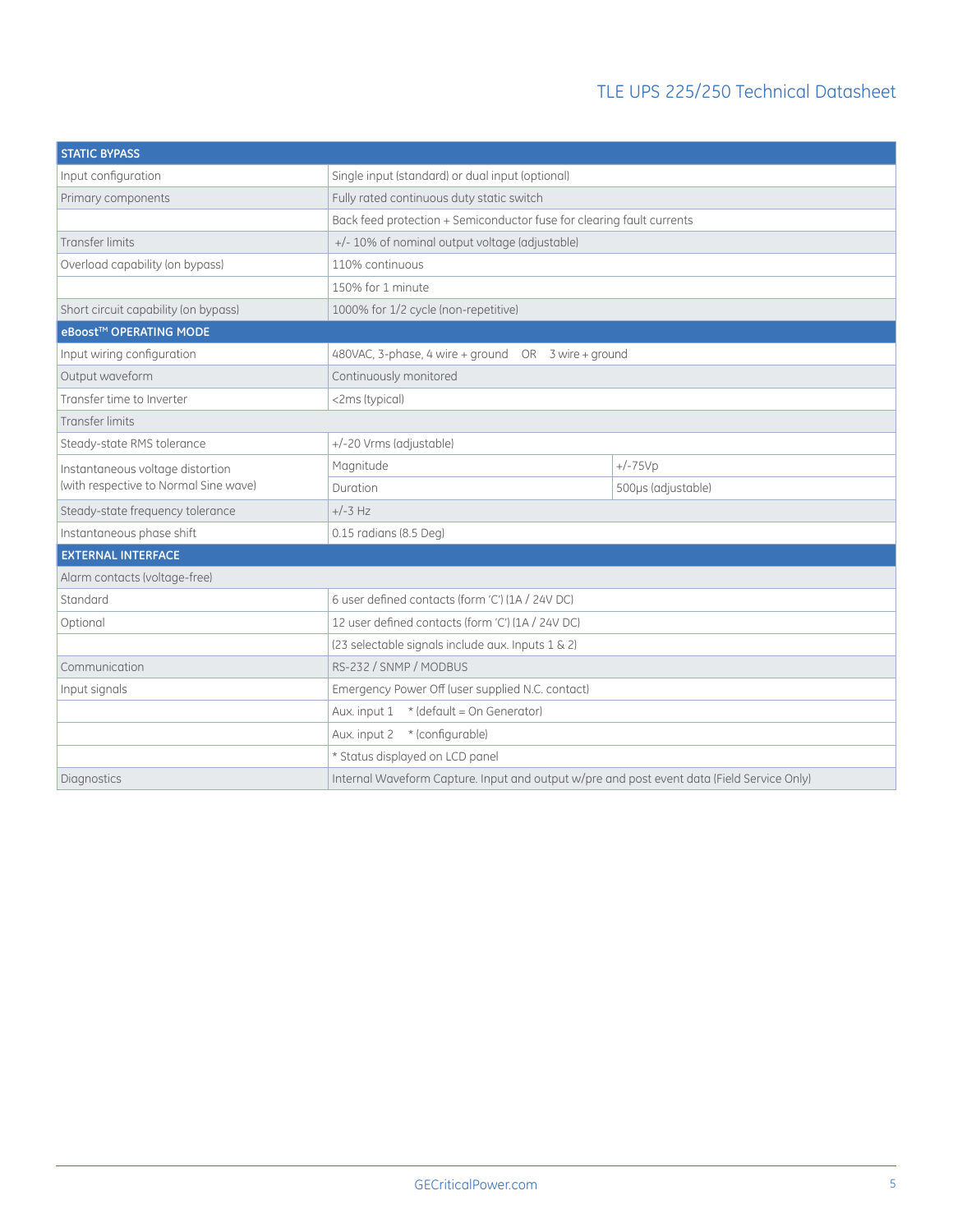#### **Front Panel Controls, Signals & Alarms**

Touch Screen Graphic Display



| Mimic Diagram                      |                               | Represents operational status of the UPS on Home Page of LCD                                                                                                                                                                                                                                                          |  |  |  |
|------------------------------------|-------------------------------|-----------------------------------------------------------------------------------------------------------------------------------------------------------------------------------------------------------------------------------------------------------------------------------------------------------------------|--|--|--|
| Operation                          |                               | Visual indicator when load is on inverter OR load is on bypass                                                                                                                                                                                                                                                        |  |  |  |
|                                    | BLINK during service check    |                                                                                                                                                                                                                                                                                                                       |  |  |  |
| Alarm                              |                               | Visual indicator and audible signal, activates approx. 3 minutes (adjustable) before complete and automatic<br>load shutdown due to the battery is fully discharged and the load cannot be transferred on utility or Over<br>temperature or overload condition (>125%) and the load cannot be transferred on utility. |  |  |  |
|                                    |                               | Visual indicator and audible signal active when any alarm condition is present                                                                                                                                                                                                                                        |  |  |  |
| Warning LED                        |                               | BLINK when alarm is active and not acknowledged                                                                                                                                                                                                                                                                       |  |  |  |
|                                    |                               | Bar graph status indicator on Home Page of LCD                                                                                                                                                                                                                                                                        |  |  |  |
| Load Level / Battery Run Time      |                               | Load level in %, Battery run time in min.                                                                                                                                                                                                                                                                             |  |  |  |
|                                    | <b>UPS Operations</b>         | Display of UPS metering functions, event history, configuration of parameters and helps perform critical                                                                                                                                                                                                              |  |  |  |
| Multilanguage Graphic LCD          |                               | Supports 14 Languages(Chinese, Czech, Dutch, English, Espanola, Francais, German, Italiano, Polish,<br>Portuguese, Russian, Slovensko, Soumi, Swedish)                                                                                                                                                                |  |  |  |
| <b>Touch screen Push Buttons</b>   | Inverter On                   | Inverter Off                                                                                                                                                                                                                                                                                                          |  |  |  |
| <b>OPTIONAL FEATURES</b>           |                               |                                                                                                                                                                                                                                                                                                                       |  |  |  |
| <b>RPA</b>                         | -Redundant Parallel Operation |                                                                                                                                                                                                                                                                                                                       |  |  |  |
| eBoost™ (Multi-Mode)               |                               | -High Efficiency Operating Mode for Single and Multi module applications                                                                                                                                                                                                                                              |  |  |  |
| Dual Input                         |                               | -Integral to UPS cabinet. No additional cabinet required                                                                                                                                                                                                                                                              |  |  |  |
| Input/Output Transformers          |                               | -Available in external cabinets for isolation or voltage transformation                                                                                                                                                                                                                                               |  |  |  |
| Internal Maintenance Bypass        |                               | -Integral to UPS cabinet. No additional cabinet required                                                                                                                                                                                                                                                              |  |  |  |
| <b>External Maintenance Bypass</b> |                               | -Available in external or as a part of output switchgear cabinet                                                                                                                                                                                                                                                      |  |  |  |
| Protection Software                |                               | -PC operated remote monitoring, control and diagnostics                                                                                                                                                                                                                                                               |  |  |  |
| <b>SNMP Communication</b>          |                               | -Ethernet interface for network connection                                                                                                                                                                                                                                                                            |  |  |  |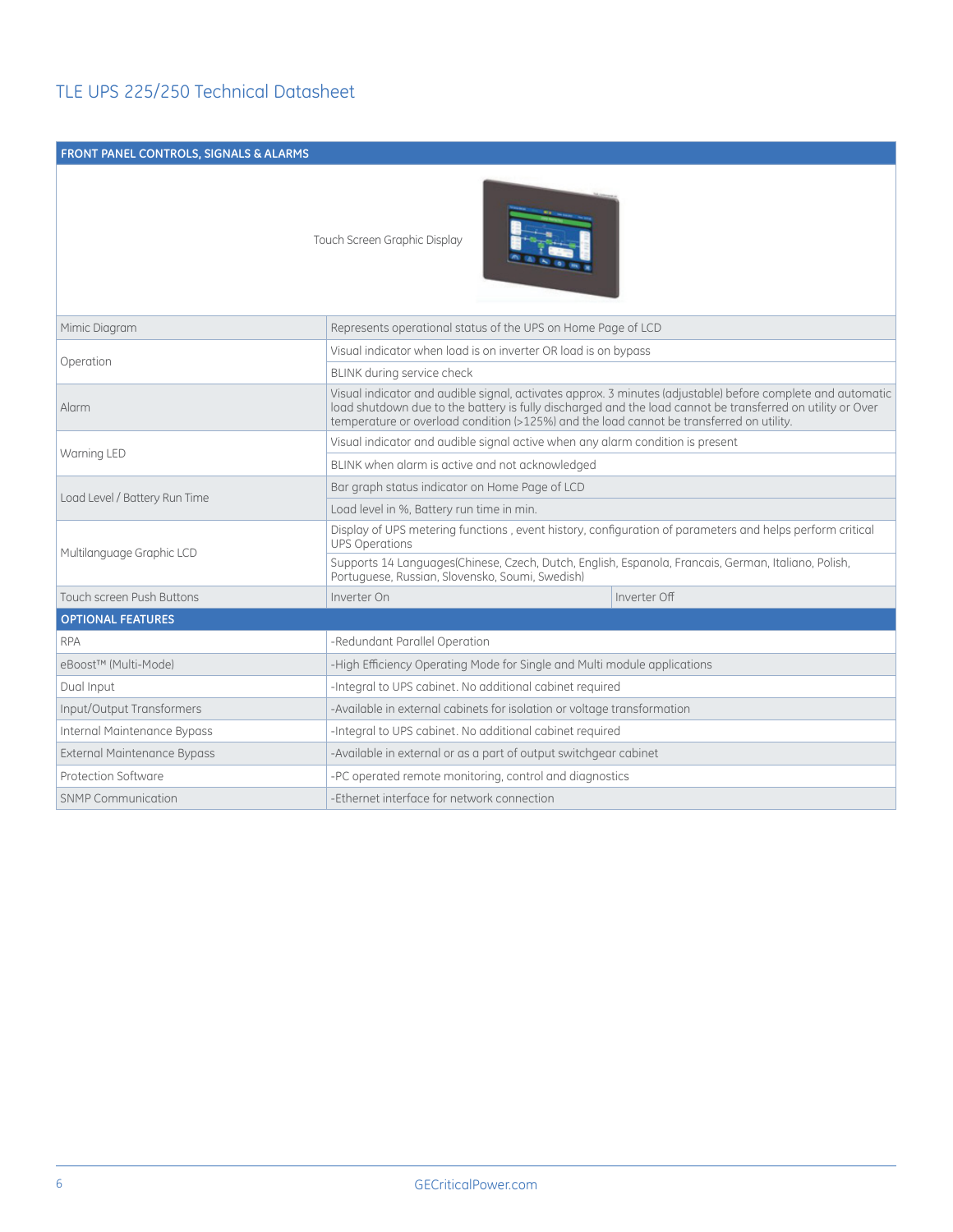| MECHANICAL DATA                            |                                                                                                                                    |                                            |                                                                                                                                      |  |
|--------------------------------------------|------------------------------------------------------------------------------------------------------------------------------------|--------------------------------------------|--------------------------------------------------------------------------------------------------------------------------------------|--|
|                                            | 225/250 kW Enclosure                                                                                                               | <sup>2</sup> TLE Series UPS<br><b>Fall</b> |                                                                                                                                      |  |
| Dimensions (inches / mm)                   | Width (W)                                                                                                                          | Depth (D)                                  | Height (H)                                                                                                                           |  |
|                                            | 44.10/1120                                                                                                                         | 34.06/865                                  | 75.00/1905                                                                                                                           |  |
|                                            | Weight (lbs./ Kg)<br>floor load (lbs./sq ft / Kg/sq m)                                                                             |                                            |                                                                                                                                      |  |
| Configuration                              | 1323/600<br>127/620                                                                                                                |                                            |                                                                                                                                      |  |
| <b>UPS BLOCK DIAGRAM</b>                   |                                                                                                                                    |                                            |                                                                                                                                      |  |
| 1 Rectifier                                | Standard configuration                                                                                                             |                                            | With separate Bypass Mains                                                                                                           |  |
| 2 Inverter                                 |                                                                                                                                    | 5                                          |                                                                                                                                      |  |
| 3 Static Bypass                            | $F3$ $\frac{11}{12}$ $\frac{11}{12}$<br>9<br>Inr<br>$7\sqrt{\frac{FB}{2}}$<br>D <sub>C</sub><br>8<br>DC<br>$+/-$<br>D <sub>C</sub> |                                            | $\frac{L1}{L2/L2/L3/N/PE}$ F1 F2 $\frac{L1}{L2}$<br>$\overline{\mathbb{C}}^{\mathsf{B}}$<br>8<br>7 <sup>f</sup><br>DC<br>$+/-$<br>AC |  |
| 4 Load switch                              |                                                                                                                                    |                                            |                                                                                                                                      |  |
| 5 Utility                                  |                                                                                                                                    |                                            |                                                                                                                                      |  |
| 6 Load Output                              |                                                                                                                                    |                                            |                                                                                                                                      |  |
| 8 RPA Cable Saver Inductor                 |                                                                                                                                    |                                            |                                                                                                                                      |  |
| 9 Booster/Charger                          | 4<br>Δ                                                                                                                             |                                            |                                                                                                                                      |  |
| FB Battery Fuses or Circuit Breaker        | L1/L2/L3/N/PI<br>6<br>L1/L2/L3/N/PE<br>6 <sup>1</sup>                                                                              |                                            |                                                                                                                                      |  |
| F1, 2, 3 AC Input Fuses or Circuit Breaker |                                                                                                                                    |                                            |                                                                                                                                      |  |